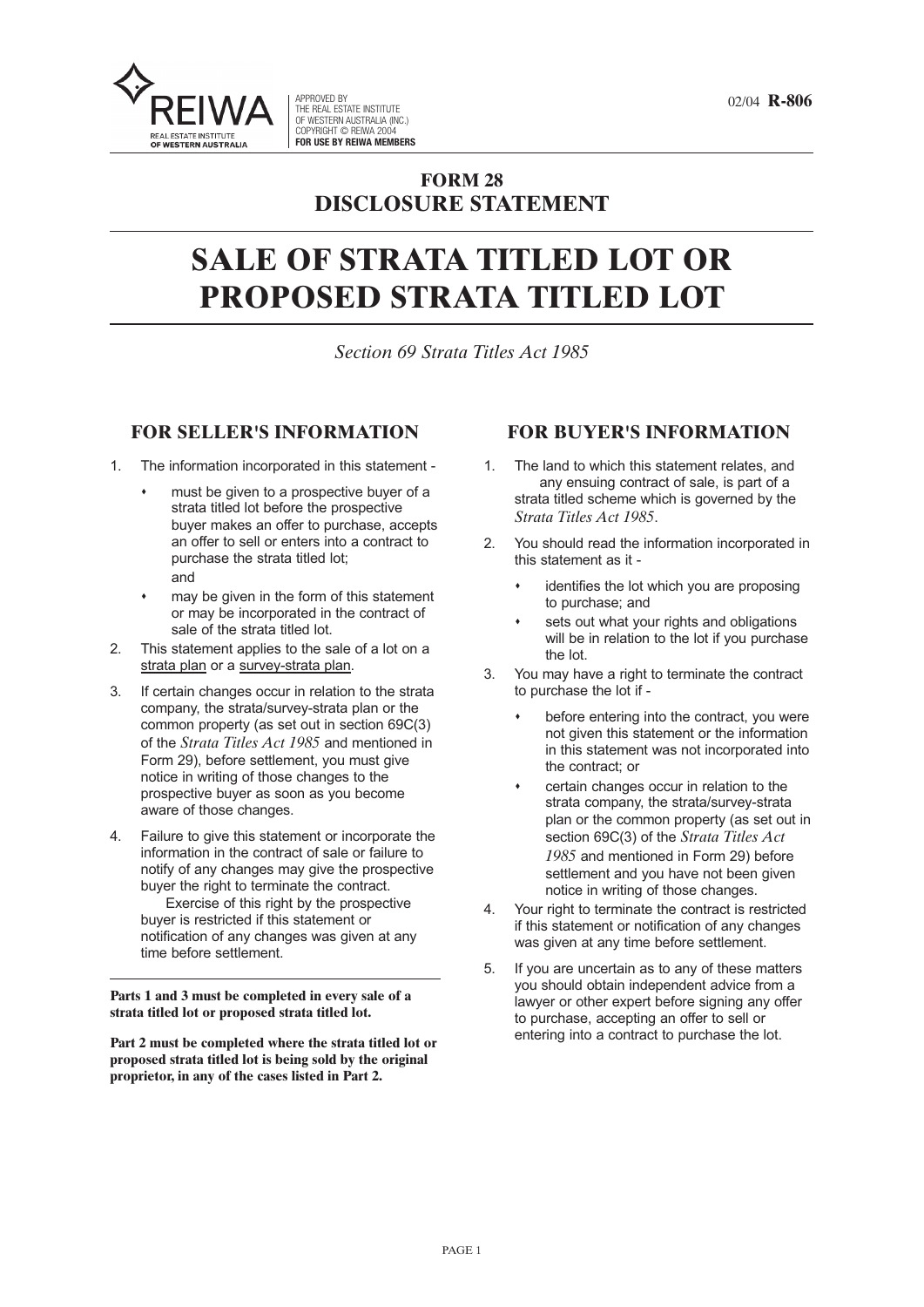### **PART 1 - COMPULSORY DISCLOSURE OF INFORMATION BY EVERY SELLER**

#### **Particulars of buyer and strata company**

| *Address of strata company/name and address of agent (for obtaining section 43 certificate or inspection of records of strata company)                                                                                            |  |
|-----------------------------------------------------------------------------------------------------------------------------------------------------------------------------------------------------------------------------------|--|
|                                                                                                                                                                                                                                   |  |
|                                                                                                                                                                                                                                   |  |
| $\mathcal{A}$ and the contract of the contract of the contract of the contract of the contract of the contract of the contract of the contract of the contract of the contract of the contract of the contract of the contract of |  |

**(\*Delete whichever is inapplicable)**

#### **Information in relation to Lot, Strata/Survey-strata scheme**

**The following documents must be attached to this statement:**

- 1. A copy of Form 29 entitled "Buying and Selling a Strata Titled Lot". The standard by-laws are set out in or attached to Form **29.**
	- **See Attachment No 1.**
- 2. A copy of the registered or the proposed strata/survey-strata plan with the lot to be purchased clearly identified and drawing **attention to any information on the plan which relates especially to the lot. See Attachment 2.**
- 3. A statement of the unit entitlement or proposed unit entitlement of all lots in the scheme or proposed scheme and the **aggregate or proposed aggregate unit entitlement. This statement may be -**
	- included in the attached copy of the registered or proposed strata/survey-strata plan- see Attachment No. 2; or
	- **a separate statement - see Attachment No. 3.**
- **4. A copy of all non-standard strata company by-laws -**
	- in the case of an existing scheme, that have been recorded on the strata/survey-strata plan or have been passed by the **strata company within the previous three months and not yet recorded on the strata/survey-strata plan; or**
	- in the case of a proposed scheme, that are proposed to apply to the scheme, including, where applicable, a Schedule 2A **Management Statement.**

**See Attachment No..................**

### **PART 2 - DISCLOSURE BY ORIGINAL PROPRIETOR WHEN STRATA LOT SOLD FOR FIRST TIME**

**Part 2 must be completed only where the original proprietor is the seller and -**

- *the strata titled lot being purchased is on a strata/survey-strata plan that has not been registered; or*
- if the first annual general meeting of the strata company has not been held by the original proprietor; or
- if the original proprietor is the owner of  $50\%$  or more of the lots in the strata/survey-strata scheme; or
- if the original proprietor has 50% or more of the aggregate unit entitlement in the strata/survey-strata scheme.

#### **Additional information in relation to strata/survey-strata scheme**

**1. Agreements for provision of amenities, management or other services**

Have either of the strata company or the original proprietor entered into, or propose to enter into, any management agreement, service or maintenance agreement or other agreement for the provision of any amenity or service to the strata **company or to any part of the common property or any lot?**

**YES [ ] NO [ ]**

**If yes -**

- give details of the terms and conditions of every such agreement, the consideration for it and the estimated costs to the **proprietor of the lot.**
- **OR:**
	- **attach copies of the agreements - see Attachment No............................**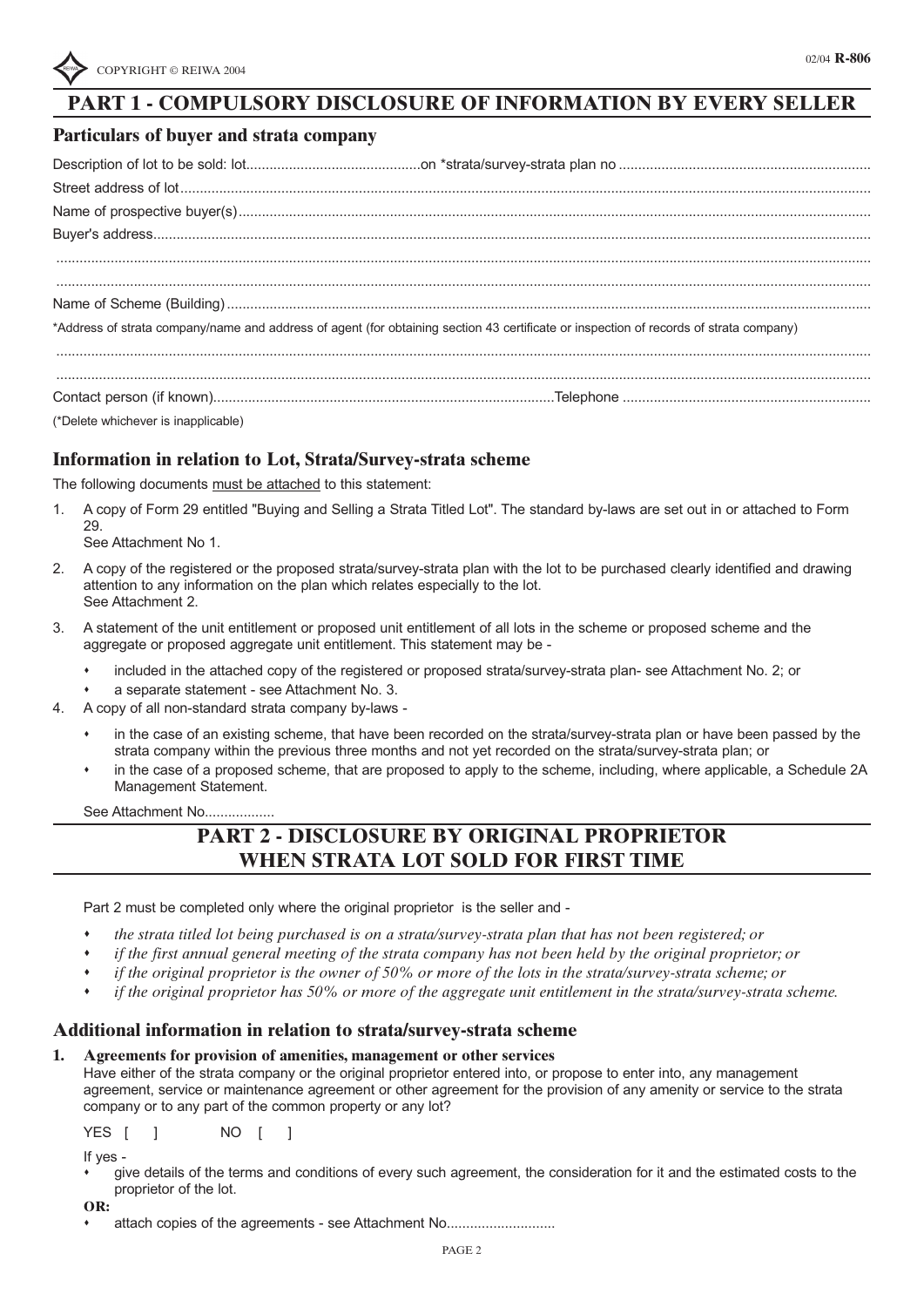

02/04 **R-806**